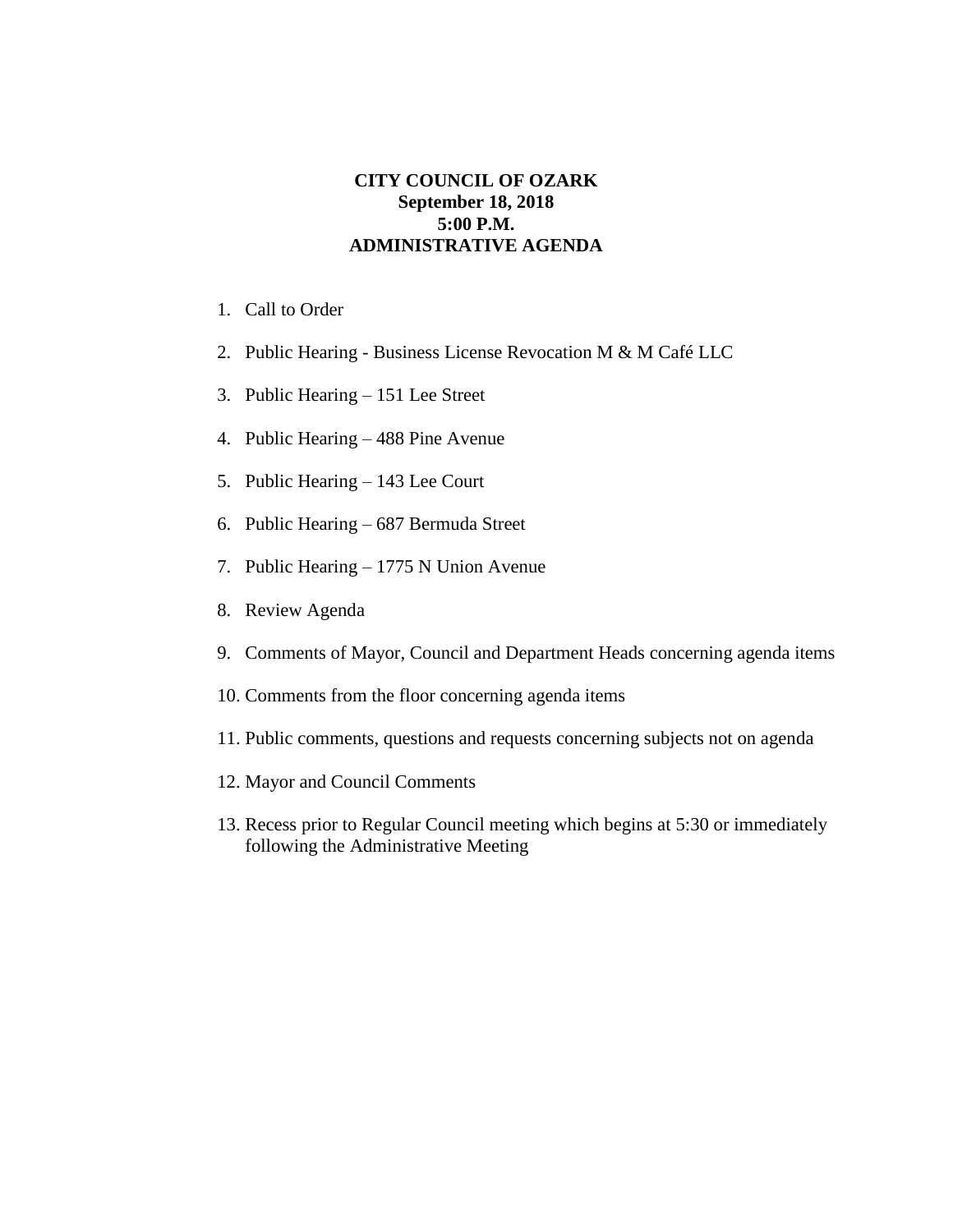## **CITY COUNCIL OF OZARK September 18, 2018 5:30 PM AGENDA**

- 1. Call to Order
- 2. Prayer & Pledge of Allegiance
- 3. Minutes from the Council Meeting held on September 4, 2018 at 12:00 P.M. Canvassing the Vote and the Regular Council Meeting held on September 4, 2018 at 5:30 P.M.
- 4. Set Agenda
- 5. Business License M & M Café LLC
- 6. Declaring Certain Properties located at 151 Lee Street a Public Nuisance
- 7. Declaring Certain Properties located at 488 Pine Avenue a Public Nuisance
- 8. Declaring Certain Properties located at 143 Lee Court a Public Nuisance
- 9. Declaring Certain Properties located at 687 Bermuda Street a Public Nuisance
- 10. Declaring Certain Properties located at 1775 N Union Avenue a Public Nuisance
- 11. Resolution Declaring Certain Properties located at 170 Spring Lane a Public Nuisance and setting a Public Hearing for October 16, 2018 at 5:00 PM
- 12. Resolution Declaring Certain Properties located at 672 Roy Parker Road a Public Nuisance and setting a Public Hearing for October 16, 2018 at 5:00 PM
- 13. Resolution Declaring Surplus Property
	- 1) Police Department 2000 Chevrolet Silverado/2006 Dodge Charger
	- 2) Street/Sanitation/Shop Mahinda 4 Wheel Drive Tractor/88" Flail Mower
- 14. Recommendation from the Planning Commission to Rezone property located at 239/247 Young Avenue from R-4 to B-2
- 15. Authorize the Mayor to Execute a Contract with the U.S. Army Mobile District Corps of Engineers for Animal Control Services at Fort Rucker
- 16. Authorize the Mayor to Execute an agreement with SARCOA for the Title III Renewal Contract for Program Year 2019
- 17. Second Reading Application 140 Special Events Retail (Carroll High School Class of 1978 Reunion at the Ice House) – Applicant: El Palacio LLC, 1396 Hwy 231 South, Ozark, AL 36360. Owners: Kevin Smith, 419 Drake Drive, Dothan, AL 36306 and Ben Brown, 1301 Haisten Drive, Dothan, AL 36301.